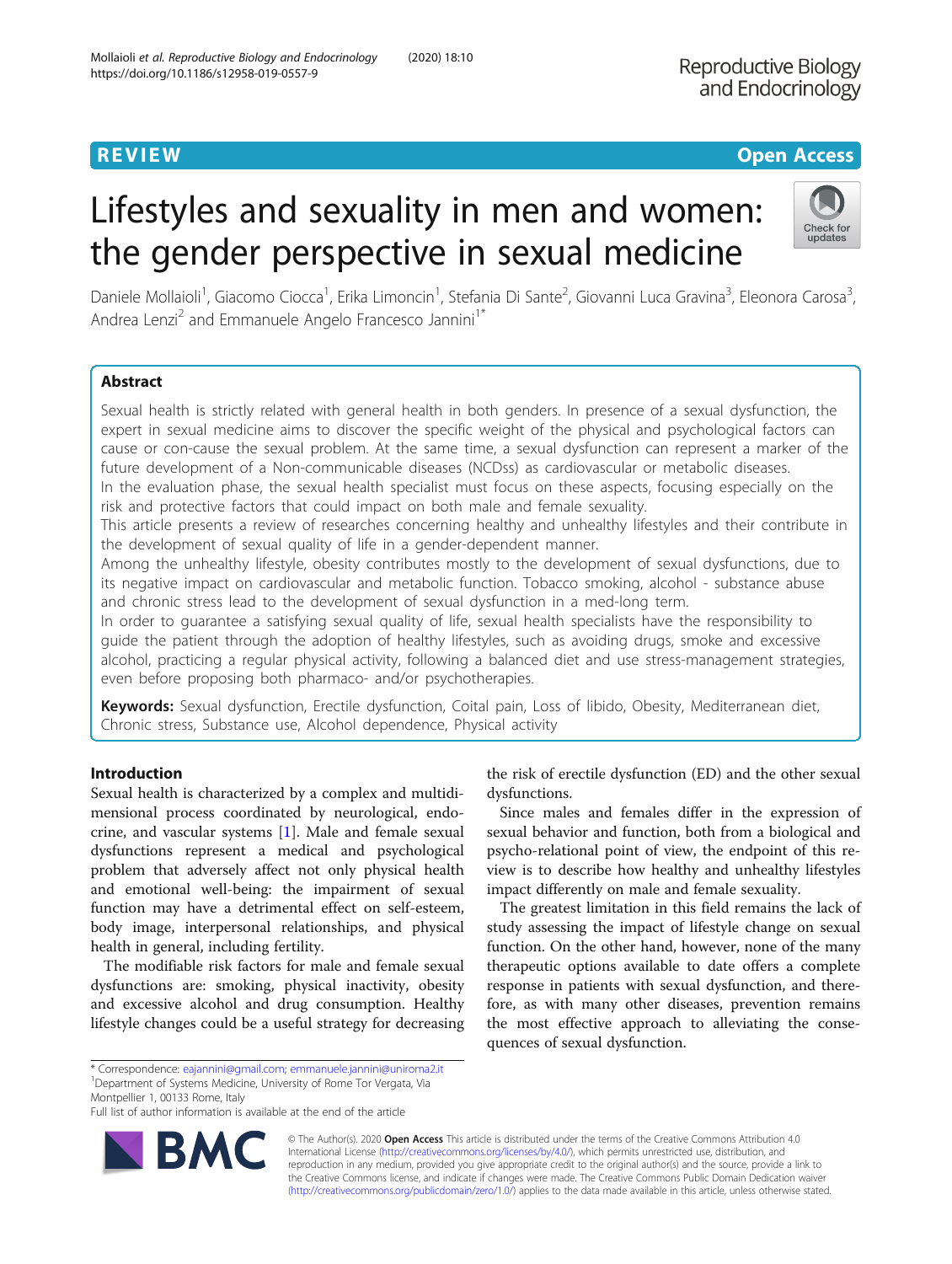### **Obesity**

Obesity is a dramatically serious public health problem and in many countries, it has the characteristics of a real epidemy. Information provided by epidemiological surveillance systems suggests that almost two billion adults are overweight, 500 million of whom are obese, and for the first time, the number of obese individuals in the developed countries is almost equivalent to the number of underweight, with a higher prevalence in men [\[2](#page-7-0)].

Together with the high prevalence, obesity negatively impacts on physical, psychic, and sexual health in general. For example, class III obesity has been shown to reduce life expectancy from 6 to 14 years [[3\]](#page-7-0). Another study reveals that the life expectancy reduction in both male and female obese worsen with smoking (from 7.2 to 13.3 years in females, from 6.7 to 13.7 in males) [\[4](#page-7-0)].

Obesity, by itself, is an independent risk factor for cardiovascular disease but also increases the incidence of pathologies such as diabetes, dyslipidaemia, hypertension, which, like obesity, are themselves factors of risk for the development of cardiovascular disease [\[5](#page-7-0)]. Among psychosocial factors, obesity causes psychological distress, in particular it is a cause of social stigma and weight-related discrimination, adversely affecting the quality of life especially in women [[6](#page-7-0)]. The psychopathology that most weighs on obese people is depression. It has been highlighted that among people extremely obese, the diagnosis of a mood disorder is very common [\[7\]](#page-7-0).

From a sexual perspective, an American study on sexual dysfunctions in the obese population showed prevalence rates around 7–22% for women (coital pain, arousal problems, and sexual dissatisfaction) and 5–21% for men (ED and decrease of desire) [[8\]](#page-7-0).

In addition, numerous scientific evidences [[9](#page-7-0)–[11\]](#page-7-0) have highlighted the important interconnection between obesity, sexual dysfunction and the development of future Non-Communicable Diseases (NCDs) in general and cardiovascular diseases in particular [[1\]](#page-7-0). At present, the occurrence of sexual dysfunction in obese patients provides an opportunity for the in-depth clinical trials, which in most cases allow them to identify and intervene on an early stage of cardiovascular disease [\[12](#page-7-0)]. Unlike men, less is known about the relationship between sexual function and the amount of body fat in the female counterpart. The lack of information is due to the scarcity of the studies and mainly to the different methods used for female sexual evaluation [[1\]](#page-7-0).

Patients with ED generally have a body weight and a waist circumference on average higher than healthy patients. In fact, in the Health Professionals Follow-up Study [[13\]](#page-7-0), men with a Body Mass Index (BMI) greater than 28.7 had a risk of developing ED more than 30% of the normal ( $BMI < 25$ ). Similarly, the results of the Massachussets Male Aging Study [[14\]](#page-7-0) and Rancho Bernardo Study [[15\]](#page-7-0) studies lasting 9 and 25 years respectively showed that body weight is an independent risk factor for ED with an additional risk 90% compared to controls (Odd Ratio between 1.93 and 1.96 respectively).

A wider prevalence of ED can also be highlighted in patients with metabolic syndrome that represents a constellation of risk factors for the development of diabetes, coronary heart disease and other vascular complications. For its diagnosis it is necessary to coexist at least three of the criteria coded by the Adult Treatment Panel III: waist circumference > 102 cm in humans,> 88 cm in woman; triglycerides> 150 mg / dl; cholesterol-HDL < 40 mg / dl in humans, < 50 mg / dl in woman; blood pressure > 130 / 85 mmHg; glycemia> 110 mg / dl) [[16\]](#page-7-0).

More and more relevant results suggest that the association between obesity and ED may be explained by endothelial dysfunction [\[17](#page-7-0)]. This link has been clinically proven for the first time by Kaiser, comparing men with ED without manifest manifestations or risk factors of vascular disease with a similar control group but without ED. Between the two groups of the study, there were no significant differences in carotid-medial thickness of calcific total-score of the coronary arteries, but there was, however, a significant decrease in vasodilation of the brachial artery in the ED group. These first observations suggested that ED could be considered an extremely early manifestation of vascular insufficiency.

Regarding female sexual health, recent literature data suggest that overweight and obese women have a lower sexual function than healthy women [[18,](#page-7-0) [19](#page-7-0)]. It is important to point out how the increase in the severity of obesity is positively correlated with a greater impairment of the sexual quality of life, to a greater extent than that of obese men [\[20](#page-7-0), [21\]](#page-8-0). In addition, among all obese women, those who report major sexual problems are women who choose bariatric surgery [[20](#page-7-0)–[22](#page-8-0)]. All these results suggest that women with severe obesity, especially those seeking bariatric surgery, represent a population with a high risk of developing sexual dysfunctions.

Only a few studies investigated in a specific way the sexual function in obese women: In a study by Kirchengast et al. [[23\]](#page-8-0) found that in postmenopausal women a high BMI was associated with reduced sexual desire. In another study, the prevalence of female sexual dysfunction among women seeking bariatric surgery was higher than in women with infertility (26%) and women with hypertension (42%), but similar to those who accessed to the sexological outpatient clinic (60%) and lower than women with urogynecological problems (64–68%) [\[24\]](#page-8-0).

On the other hand, Esposito et al. [[25\]](#page-8-0) discovered a negative relationship between body weight and sexual function in 52 women with abnormal values of FSFI (score < 23), showing that obesity affects several areas of sexual function unlike healthy women with FSD: arousal,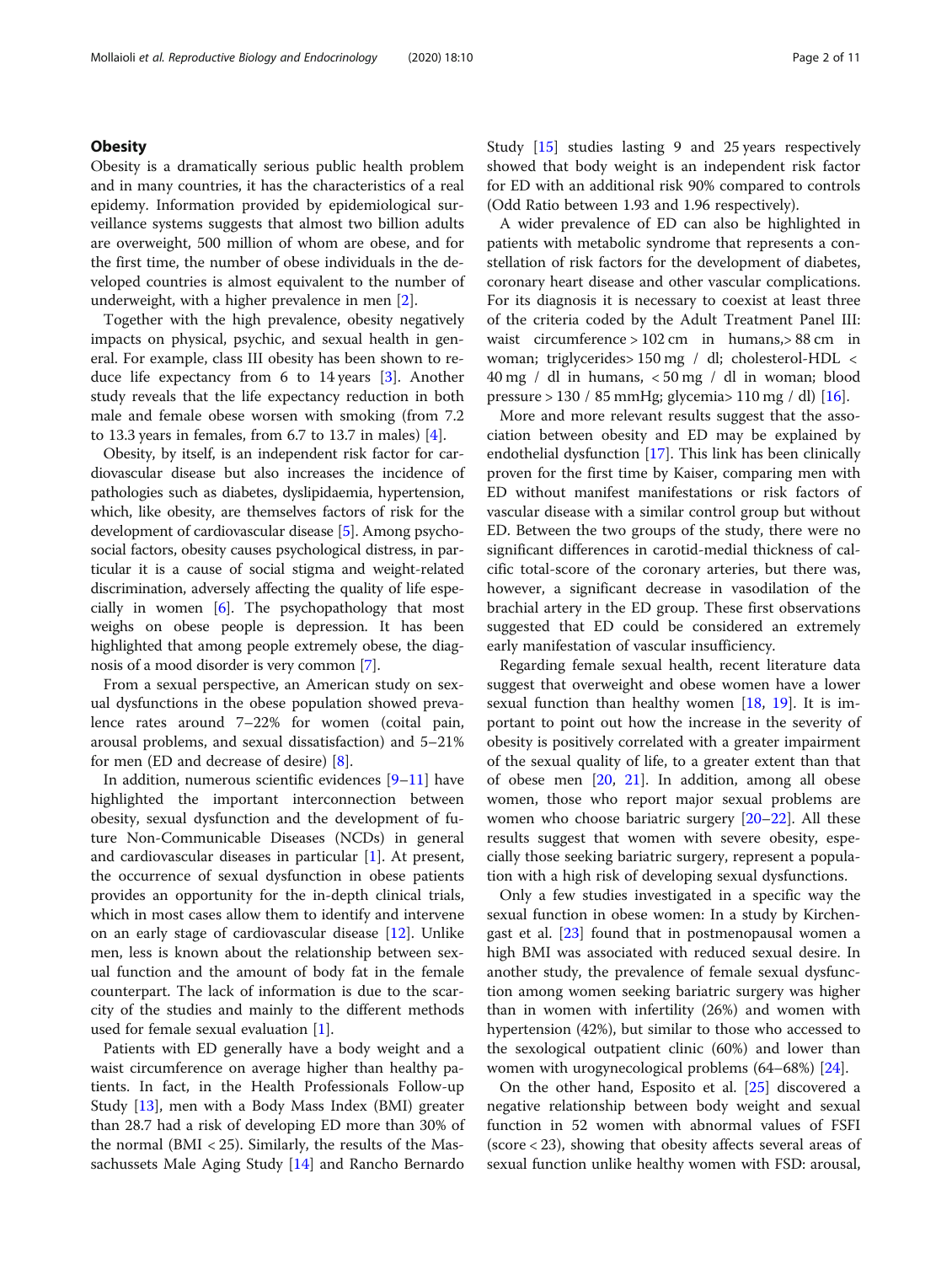lubrication, satisfaction, and orgasm, but not desire and pain.

Data from a study based on a sample of obese women preparing for bariatric surgery [[26\]](#page-8-0) confirm the Esposito's study results, except for the area of desire, which is significantly lower in the sample of obese women than in the control group. This discrepancy could be attributed to the different impacts that, in the different studied cohorts, may have the relative hyperandrogenism frequently found in female obesity versus the loss of the body image also very common in the same condition [\[7,](#page-7-0) [27](#page-8-0)].

Finally, overweight, obesity and a sedentary lifestyle are associated with an increased risk of post-menopausal breast cancer [[28,](#page-8-0) [29](#page-8-0)], as excessive adiposity increases the concentration of sexual hormones such as estrogen and androgen [\[30,](#page-8-0) [31\]](#page-8-0).

### Physical activity

Physical activity is one of the healthiest activities and most of all reduces the risk of chronic diseases (such as diabetes or hypertension) or sexuality [[32\]](#page-8-0). In addition, some studies have shown that an active lifestyle greatly reduces the chance of having an altered blood glucose control. or to improve it if already present [[33\]](#page-8-0).

In subjects with sexual dysfunction and suffering from diabetes or severe obesity, physical activity is a very important protective factor: constant physical activity has been a protective effect against ED in men with diabetes [[34\]](#page-8-0) as well in women with sexual dysfunction [[35\]](#page-8-0).

From a meta-analysis it has been shown that intense and moderate physical activity is associated with a lower risk of developing ED because it increases endothelial NO production and decreases oxidative stress. In addition, exercise has proven beneficial effects on self-esteem and mental health, with a positive impact on psychological problems associated with sexual dysfunction [[14](#page-7-0), [36\]](#page-8-0).

In hypertensive patients with ED, 8-week physical exercise duration of 45 to 60 min per day improved erectile function compared to controls remaining sedentary during the same period [\[37\]](#page-8-0). These data were confirmed by a recent study evaluating the effect of an aerobic physical activity protocol (about 150 min per week) on the quality of erectile function in middle-aged patients with ED on a vascular basis. After 3 months, patients in the intervention group showed a significant increase in the abridged International Index of Erectile Function (IIEF-5) score associated with a reduction in pro-apoptotic endothelial cells compared to controls [\[38](#page-8-0)].

In another study, 60 patients with ED were randomized to receive a type 5 phosphodiesterase inhibitor (PDE5i) alone or in association with regular aerobic activity (about 3 h a week). After 3 months in the intergroup there was an improvement in the total score of

the IIEF of 77.8% compared to 39.3% of the control ( $p <$ 0.004) suggesting that lifestyle changes can significantly increase the benefits of pharmacological therapy for ED. [[39](#page-8-0)]

Similar results were founded in subjects with Premature Ejaculation (PE) [\[40](#page-8-0), [41](#page-8-0)]. In a recent study, it's been demonstrated that PE symptoms tended to increase with decreasing frequency of physical activity [[42\]](#page-8-0). Being the ejaculatory mechanism itself unrelated to the lifestyle, the unique logical explanation of this effect could be the very frequent comorbidity between ejaculatory and ED [[43](#page-8-0)–[45](#page-8-0)], where one exacerbates the other. Moreover, physical exercises improve self-esteem and body image, which are negatively influenced in subjects with PE [[46\]](#page-8-0).

In women, physical exercise can improve many typical symptoms of menopause, particularly mood, sleep, anxiety, depression and musculoskeletal problems [[47](#page-8-0)–[49](#page-8-0)]. Together with these, postmenopausal women who do regular physical activity maintain a good quality of sexual life [\[48](#page-8-0)].

In a longitudinal study [[50\]](#page-8-0), menopausal women have a better body image when they exercise a constant physical activity, improving their self-esteem, emotion expression, and maintaining an adequate BMI.

Despite the importance of sexuality and physical activity to the quality of life and health of women, studies that evaluate the relationship between these aspects are scarce in the literature.

In a study by Cabral et al., the presence of a sexual dysfunction, measured by the Female Sexual Function Index (FSFI), was found in 67% of the sample and associated with a sedentary lifestyle. Almost 4 out of 5 women who did not exercise physical activity reported sexual dysfunction (78.9%) compared to regular physical exercise (57.6%). Based on these data, the absence of physical activity increases by 2.1 times the chance of having a sexual dysfunction in menopausal women [\[51](#page-8-0)].

### Loss of weight and dietary factors

Weight loss, whether through lifestyle changes or through bariatric surgery, is associated with an improvement of many biological, psychological and sexual factors.

Khoo et al. compared the effects of 2-month low calorie diet on insulin sensitivity, plasma testosterone levels, erectile function and sexual desire in obese and diabetic men compared to non-diabetic men but with similar BMI and waist circumference. 10% weight loss was significantly associated with increased insulin sensitivity, plasma testosterone levels, erectile function and desire in diabetics as well as non-diabetic patients [\[52](#page-8-0)]. Similar results were obtained with weight loss induced by bariatric surgery as demonstrated by the increase in the quality of erectile function measured with IIEF-5 and the increase in total testosterone levels [[53](#page-8-0)].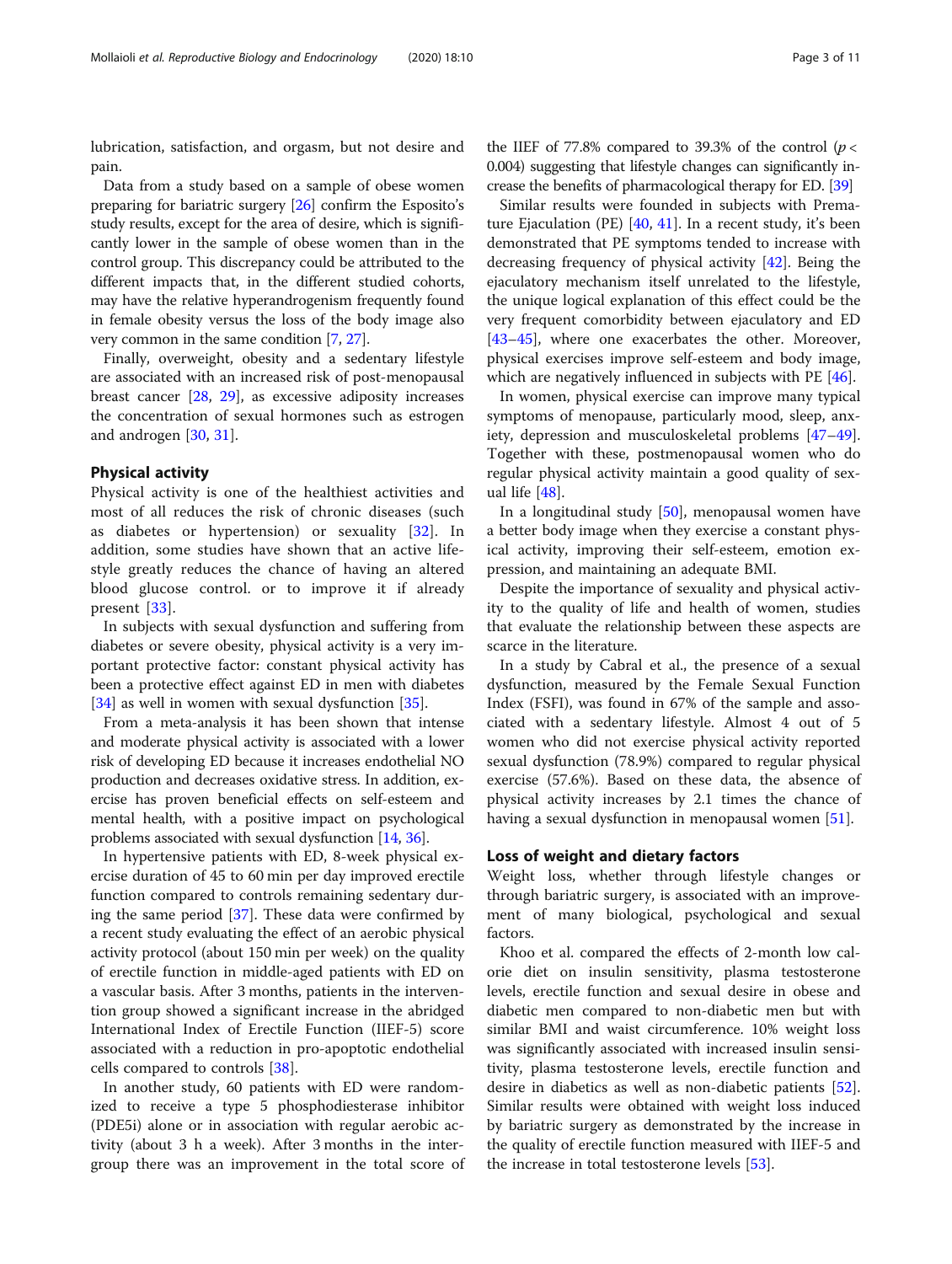The Mediterranean Diet, that includes a high consumption of legumes, vegetables and fruits, and the limited consumption of red meat, dairy products, highadded foods and beverages is associated with a reduction in the risk of ED and other related sexual complaints in both diabetic and non-diabetic patients.

Sixty-five men with metabolic syndrome and ED have been studied; 35 of these were assigned to the diet of intervention according to the Mediterranean diet model and 30 to another diet model. Subjects in the intervention group were invited to consume at least 250–300 g (g) of fruit,  $125-150$  g of vegetables, and  $25-50$  g of nuts per day. In addition, they were encouraged to consume 400 g of whole grain a day (legumes, rice, corn and wheat) and increase the consumption of olive oil. After 2 years, men from the Mediterranean diet group had an increased IIEF score compared to men in the control group [[54\]](#page-8-0).

The beneficial effect of the Mediterranean diet on atherosclerosis in general and in particular on ED is mediated by multiple biological pathways, including a reduction in oxidative stress, subclinical inflammation and improved insulin sensitivity, which in turn may increase the release of NO into penile arteries.

Diabetic women who better complied to the Mediterranean diet have reported a lower BMI, a waist circumference and a waist-to-hip ratio, lower levels of depression, obesity and metabolic syndrome, a higher level of physical activity, and better profiles of glucose and lipids compared to women who did not constantly diet. In addition, adherence to the Mediterranean diet has also improved the frequency of sexual intercourse and significantly reduced the prevalence of sexual dys-function [\[55\]](#page-8-0).

Moreover, another study reveal that baseline C-reactive protein seem to predict ED in men but no sexual dysfunctions in women [[56](#page-8-0)].

### Smoking

Smoking is a global health problem. A cigarette contains nearly forty thousand chemical compounds, of which 60 are extremely toxic [[57\]](#page-8-0). Epidemiological studies show that smoking contributes to the etiology of many diseases, including respiratory, neurological and oncological circulatory disorders, due to its toxic properties [[58](#page-8-0)].

One of the main effects of cigarette smoking is the decrease in vasodilatation of vascular endothelial tissues: Chronic smoking causes ED in men, while women's role is still controversial [\[59\]](#page-8-0). However, it is possible to assume that the complications related to smoking and sexual dysfunction are similar in both sexes.

Both direct use and exposure to tobacco are risk factors for the development of ED. A recent meta-analysis [\[60\]](#page-8-0) of four prospective cohort studies and four case-control studies involving over 28,000 participants showed that compared to non- smoking, the overall odd ratio of ED in cohort prospective studies was 1.51 (95% CI: 1.34–1.71) for smokers, and 1.29 (95% CI: 1.07–1.47) for the exsmokers.

In a prospective study, Pourmand et al. have reported a beneficial effect on erectile function in men who have ceased smoking. After 1 year, the state of ED improves by 25% in ex-smokers but in none of the current smokers [\[61](#page-8-0)].

According to Harte and Meston, the effects of acute nicotine intake diminish 30% of genital stimulation and cause an alteration of normal sexual response [[62\]](#page-8-0). Battaglia et al. report that the anti-estrogenic effects of smoking negatively impact on uterine, clitoral and labial vascularization [\[63](#page-8-0)]. Negative effects are also present in orgasmic function (which is delayed) and in a decrease in vaginal lubrication [\[63](#page-8-0)]. Therefore, it is possible to hypothesize that smoking is a risk factor in female sexual function, although the pathophysiological mechanisms of the negative symptoms of smoking on the female sexuality are still unclear.

It is important to emphasize that one of the effects of nicotine is to have a negative impact on sex hormones (androgens and estrogens) [\[64](#page-8-0)], and on clitoral blood flow [\[65\]](#page-8-0). Therefore, sexual symptoms such as hypo lubrication can be determined by the reduced flow of genital blood. This condition can also lead to a delay in orgasm and a more general decline in sexual relationships and a sense of dissatisfaction for sexual intercourse and couple relationship [[10,](#page-7-0) [64,](#page-8-0) [65\]](#page-8-0).

Devices proposed in the market to be able to reduce the risk of combusted toxic of cigarette smoking must be carefully evaluated to demonstrate with robust evidences their ability to positively impact on sexual and reproductive health in both genders before to be considered as real advantages and not an alibi to remain in the smoking habit [[66\]](#page-8-0).

### Alcohol

Alcohol consumption and sexual behavior are closely linked. Although incorrect, there is a common belief that alcohol is a powerful sexual facilitator, acting as an aphrodisiac and pushing the person towards disinhibited behaviors [[67](#page-9-0)].

Indeed, although low-dose alcohol consumption produces a slight euphoria, leading some people to be more open or receptive to sexual activity, at higher doses alcohol leads to an opposite effect as it tends to attenuate the sexual response in a gender-dependent manner. Indeed, alcohol is a central nervous system depressor that slows down brain function, breathing and blood flow [[68\]](#page-9-0). Consequently, the alcohol consumption, particularly in alcohol-dependent subjects, lead to the development of a sexual dysfunction, especially to ED in men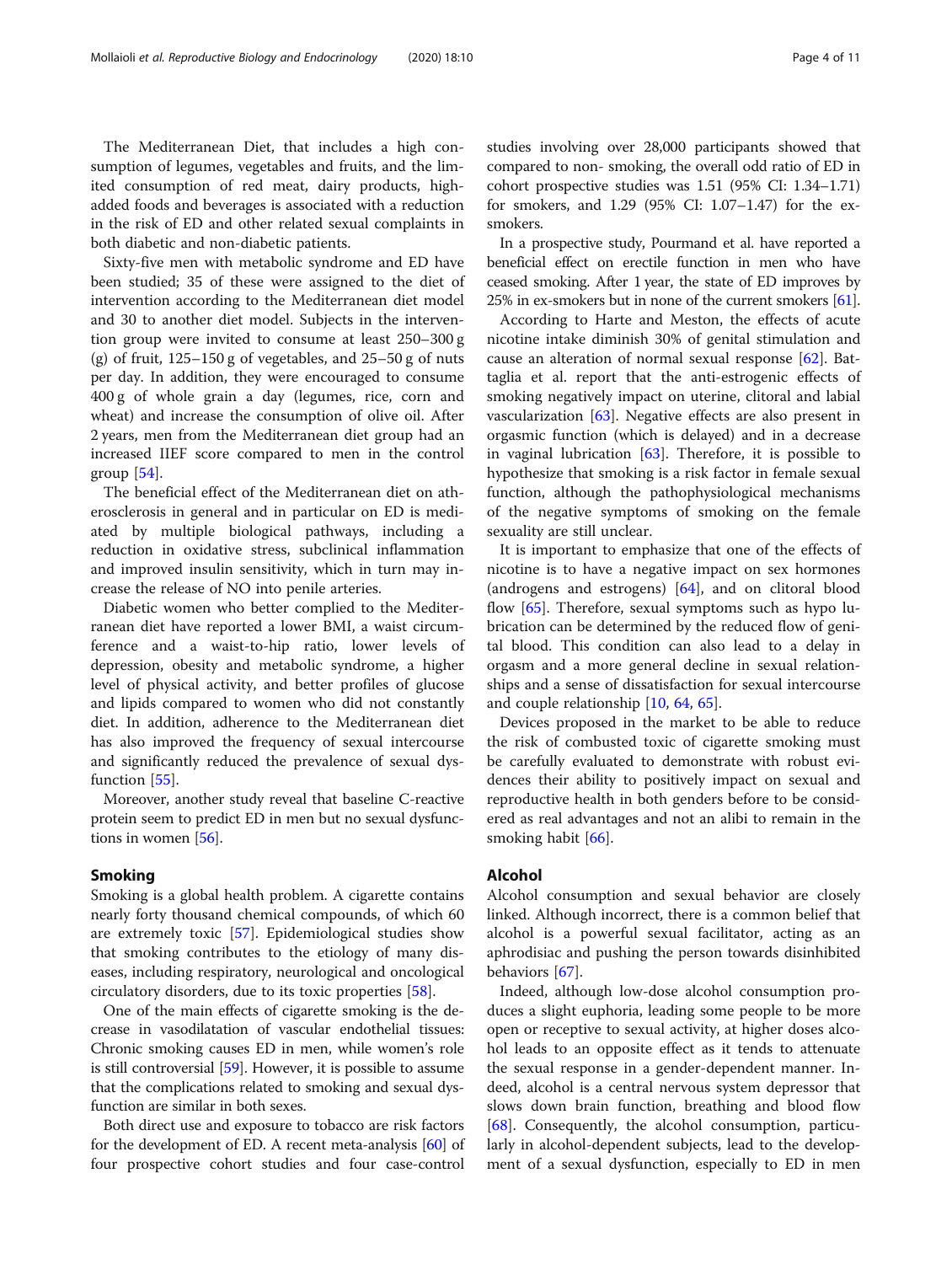and reduced vaginal lubrication in women [\[68\]](#page-9-0). Although almost identical in the pathophysiology, erection and lubrication exert, however, a different, genderdependent function in coital activity. The significant reduction in erection may obstacle penetration much more than the same reduction in lubrication. For this reason, alcohol dependence impacts on sexual performance much more in male than in female [[69](#page-9-0)].

Moderate consumption of alcohol can have a protective effect on ED both in the general population and in diabetes [\[70](#page-9-0)]. Data from a transverse study based on the assessment of the association between habitual alcohol consumption and ED in Australia revealed that the likelihood of developing ED among drinkers was lower among men who consumed between 1 and 20 standard portions per week [[71](#page-9-0)]. In general, overall results indicate that the consumption of a moderate amount of alcohol per week gives a higher degree of protection [\[71](#page-9-0)]. The beneficial effects of alcohol on erectile function may be partly due to the long-term benefits of alcohol on the increase in NO bioavailability. These findings need confirmation in larger populations and with different ages and comorbidities.

There is no doubt that excessive use of alcohol not only has negative effects on life expectancy, but significantly reduces the quality of sexual and relational health through neuro- and vasculo-degenerative mechanisms as well as hormone-toxicity. True alcoholism ultimately has a devastating impact on both social and sexual life [[72\]](#page-9-0).

Most of the women who drink large quantities of alcohol report sexual dysfunctions. In a study, female patients seeking treatment for alcohol dependence syndrome reported mostly low sexual desire (55%), inability to reach orgasm (52,5%) and, when reached, unsatisfactory (50%). Compared with healthy women, alcohol-dependent women reported lower scores in all the sexual domains [[73](#page-9-0)]. Low educational levels, early alcohol initiation, longer alcohol consumption and dependence from other substances seemed to be the most significant predictor of the development of sexual dysfunction [\[73\]](#page-9-0). Paradoxically, despite the hypoactive sexual desire disorder, both promiscuity and frequency of (unprotected) sexual activity seem increased both in chronic and acute alcoholic abuse [[74](#page-9-0)].

### Substance use

The psychological and physiological effects that illegal psychoactive substances induce are extremely variable in nature, as they depend not only on the pharmacodynamic aspect of the molecule itself but also on the mode of intake (smoking, orally, intranasally, parenterally), dose, emotional states, expectations related to the substance's intake and the value it has accredited.

Despite the effect of drugs and alcohol on an individual's sexual behaviors [\[75](#page-9-0)], sexual dysfunctions have received limited attention in the addiction field [[76](#page-9-0)]. This is particularly strange, considering that the use of illegal drugs is very much related to the attempt to overcome a real of hypothetical sexual dysfunction [[77](#page-9-0)].

Recently, an increasing number of people voluntary intake psychoactive drugs (Gamma-hydroxybutyrate, gamma-butyrolactone, 1,4-butanediol, mephedrone, methamphetamine, ED drugs and alkyl nitrites) in order to enhance sexual performance. This phenomenon, called "ChemSex", is frequent in young people and especially, but not exclusively, in the male homosexual context [\[78](#page-9-0)]. At the moment, there are no studies that investigate the prevalence of women addicted to ChemSex.

### Marijuana

Smokers and consumers of Marijuana and its derived, defined Hashish, because of their active agent (delta-9 tetrahydrocannabinol, THC) can incur in several risks, above all in cases of chronic abuse. In this regard, many studies investigated the psychological health and the possible exacerbation of psychotic diseases [[79\]](#page-9-0). On the other hand, more controversial is the relationship between marijuana use and sexual functioning. A recent survey by Sun and Eisenberg [[80](#page-9-0)] suggested, with also a certain clamor by traditional and social media, that marijuana consumers have a higher frequency of sexual intercourses compared to non-consumers. However, authors clearly declared the limitations of their study due to self-reported information from participants that limited the direct association between marijuana use and sexual frequency. Another article reports that marijuana and cannabinoids negatively impact and concurs to the physiological decline on testosterone levels in males, while in females marijuana is linked to major facilitatory effects [[81\]](#page-9-0).

### Cocaine

Cocaine use induces an increase in fantasies, physical sensitivity during excitement, ability to reach orgasm and sexual satisfaction in both sexes. However, these effects only occur in the early stages of consumption. Long-term cocaine use has a depressive effect on sexual activity  $[82]$  $[82]$  $[82]$ , also leading to a reduction in the ability to reach orgasm  $[82]$  $[82]$ . The use of the substance, sometimes initiated to facilitate sexual stimulation, may cause alterations to the sexual sphere in the long term [\[83](#page-9-0)], provoking alterations in the endocrine system and influencing above all the hormonal balance controlling sexual function leading to the loss of sexual desire [[83\]](#page-9-0). They also may produce impotence in man and sexual inactivity in the woman [\[84](#page-9-0)].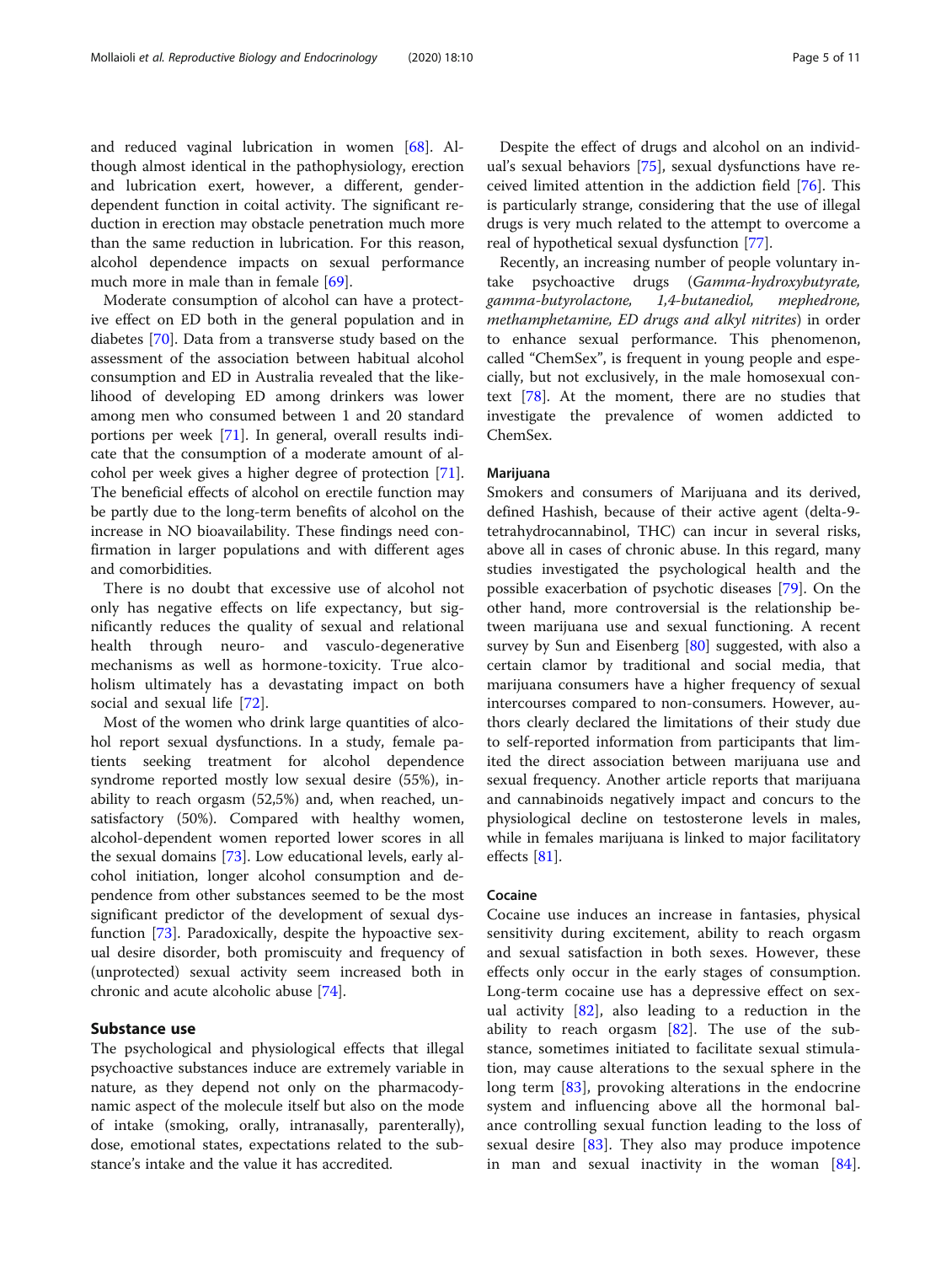There is also inhibition of ejaculation [[85\]](#page-9-0) and a reduction in sexual performance [\[84](#page-9-0)].

### Amphetamine

Amphetamine is a stimulant of the sympathetic neurovegetative system. Its short-term use results in an increase in motor activity and sexual desire, a greater sense of power and self-esteem. Some consumers report that the use of amphetamine intensifies orgasm and allows prolonged sexual intercourse [[86\]](#page-9-0). It is a stimulant to the sympathetic neurovegetative system and as such has been considered as a pharmacological aid in those affected by delayed ejaculation [[86\]](#page-9-0), a symptom characterized by absence of approved medical therapies [[86](#page-9-0)].

In the long term, however, as all illegal drugs, the sexual symptoms appear, as a decrease in sexual desire, the inhibition of orgasm and, consequently, a reduction of sexual satisfaction [[87](#page-9-0)].

### Heroin

The use of heroin initially proves physical well-being, a feeling of calm and serenity and it increases a feeling of self-confidence. It is often used to diminish the sense of sexual inadequacy, to combat performance anxiety, to improve sexual performance or to control ejaculatory reflex [[77\]](#page-9-0). In women, heroin can be used to reduce the anxiety and pain associated with the relationship as it produces relaxation of the pelvic floor muscles and perhaps an increase in lubrication [\[77](#page-9-0)].

The toxic effects associated with prolonged and continuous use of heroin cause a rapid decrease in overall sexual helth. This is because heroin interferes with the central regulation of the endocrine system and therefore alters the functions involved in hormone processes interacting with the endogenous opioid receptors and pathway [\[88](#page-9-0), [89](#page-9-0)].

Heroin-dependent men report several sexual complaints such as loss of libido, ED [[90\]](#page-9-0), delayed ejaculation, inability to reach orgasm and infertility [\[91](#page-9-0)].

### Ecstasy

In the early stages of assumption, ecstasy can be used in the attempt to overcome the shyness or discomfort associated with a sexual encounter. It gives a sense of mastery of self, of one's own body and of its sexuality [\[92](#page-9-0)]. Some research has shown that the substance can lead to an increase in arousal or sensitivity, and in particular to the loss of sexual inhibition [\[92\]](#page-9-0). This phenomenon depends on methamphetamine, a powerful neurostimulator that can amplify the feeling of well-being and excitement and maximize sexual experience and orgasm [[86\]](#page-9-0). Long-term ecstasy intake results in a reduction of sexual desire, penile erection, vaginal lubrication, ability to reach orgasm and being sexually satisfied [[93\]](#page-9-0).

### Chronic stress

Many people are daily exposed to experiences to small chronic stressors, which are physiological and lead to beneficial effect on health, motivation, performance, and emotional well-being (eustress) [\[94\]](#page-9-0). An accumulation of constant, small stressors, as important traumatic events (distress), can potentially contribute to sexual dysfunction [[95](#page-9-0)]. Although stress is generally considered a major contributor of sexual dysfunction, there are only a few studies in the literature that investigate the effect of chronic stress on sexual function and more generally on the quality of life and satisfaction of the couple relationship [[96](#page-9-0), [97\]](#page-9-0).

Chronic stress is generally defined as "an important life events that induce a prolonged period of stress such as a death in the family" [[98\]](#page-9-0) or as "a collection of small stressors that are constantly or frequently present, such as deadlines that never seem to be satisfied, traffic or financial concerns" [\[99,](#page-9-0) [100\]](#page-9-0).

From a physiological perspective, an increase in chronic tension induces high levels of cortisol, which can cause harmful effects if it remains altered in the long term. For example, high levels of cortisol cause a reduction in gonadic steroids [\[101](#page-9-0), [102\]](#page-9-0) and adrenal androgens [\[103](#page-9-0)–[107\]](#page-9-0), which have been shown to have facilitating effects on sexual desire and genital arousal.

From a psychological point of view, stress can alter emotional and cognitive states, preventing the individual from focusing on sexual stimuli during sexual activity. The presence of chronic stress seems therefore to produce harmful effects on sexual desire and genital arousal [\[104](#page-9-0), [108](#page-9-0)].

It is well known that there is a vicious circle in which sexual dysfunction, chronic stress, anxiety and depression compromise the quality of life of an individual [[109\]](#page-9-0). In this context, it is necessary to accompany pharmacological therapy to the pathways of psychological counseling and psychotherapy [\[110](#page-9-0)–[112\]](#page-9-0).

In a prospective study of patients with ED, the group benefiting both PDE5i treatment and stress management techniques (diaphragmatic breathing exercises and progressive muscle relaxation) had lower levels of morning cortisol and better scores at IIEF compared to the group of patients who followed only pharmacological therapy. These findings highlighted how high levels of cortisol can inhibit sexual activity and develop sexual symptoms such as ED [\[113](#page-9-0)].

In another study, a sample of women with average to high stress levels was recruited and subjected to the viewing of an erotic movie. Women with high stress levels had lower levels of genital, but not psychological arousal, higher levels of cortisol, and reported more distraction during the erotic film than women in the average stress group  $[114]$ . Thus, high levels of chronic stress were related to lower levels of genital sexual arousal. Both psychological and hormonal factors were related to the lower levels of sexual arousal seen in women with high chronic stress levels [\[114\]](#page-9-0).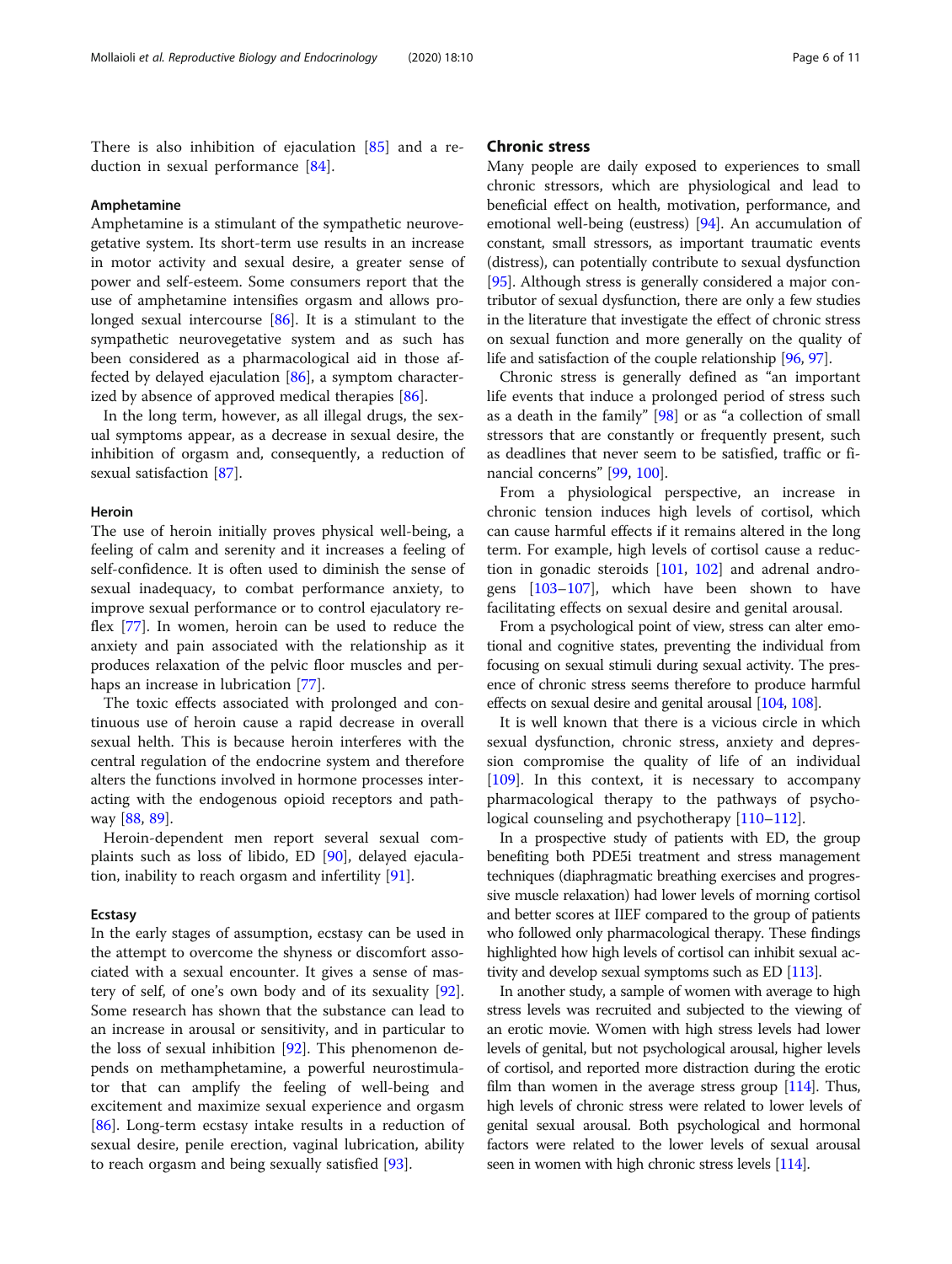### Conclusions

Sexual health, a crucial and pivotal part of overall health, is a complex interplay of cultural, social, relational, intrapsychic, and biomedical aspects [[115,](#page-9-0) [116\]](#page-9-0). In presence of several unhealthy lifestyles, often sexual dysfunction occurs, which mostly represent the precursor of an underlying physical or mental health condition (See Table 1) [[117\]](#page-9-0).

The analysis of the literature about the impact of healthy and unhealthy lifestyles on sexuality reported differences in men and women but also similar effects. For example, alcohol abuse seems to produce different negative effects in men and women: reduction of erectile function in the first case, paradox loss of libido and unsatisfactory orgasms in the second one; inversely, physical activity increase sexual function and prevent sexual

Table 1 Risky and protective lifestyles and their effects on male and female sexuality

| Factor                 | Effects on male sexuality                                                                                                                                                                                                                                                                                                                                                                         | Effects on female sexuality                                                                                                                                                                                                                                                                                                                                                                                               |
|------------------------|---------------------------------------------------------------------------------------------------------------------------------------------------------------------------------------------------------------------------------------------------------------------------------------------------------------------------------------------------------------------------------------------------|---------------------------------------------------------------------------------------------------------------------------------------------------------------------------------------------------------------------------------------------------------------------------------------------------------------------------------------------------------------------------------------------------------------------------|
| Obesity                | Loss of libido [8]<br>Risk of $ED > 30\%$ with $BMI > 28.7$ [13]                                                                                                                                                                                                                                                                                                                                  | Arousal problems, Coital pain and Sexual dissatisfaction [8]<br>More sexual complaints in women seeking bariatric surgery [22]<br>Higher risk for postmenopausal breast cancer [27, 28]                                                                                                                                                                                                                                   |
| Loss of weightand Diet | 10% weight loss related with increased insulin<br>sensitivity, plasma testosterone levels, erectile<br>function and desire both in diabetics and<br>non-diabetics [52]<br>Weight loss induced by bariatric surgery<br>improve erectile functions and testosterone<br>levels [53]<br>Mediterranean diet improves IIEF scores after 2-years [54]                                                    | Adherence to Mediterranean diet improve BMI, waist<br>circumference, waist-to-hip ratio, mood symptoms, weight<br>and metabolic syndrome [55]<br>Higher frequency of sexual intercourses in women who better<br>comply to Mediterranean diet [55]                                                                                                                                                                         |
| Physical Activity      | Protective effects against ED in men with<br>diabetes [34]<br>Increase of NO production and decrease<br>of oxidative stress [14]<br>Benefits on self-esteem and mental health [36, 41]<br>Improvement of IIEF-5 score after 3 months<br>of physical exercise [38]<br>Augmented improvement of ED symptoms<br>in association with PDE5i treatment [39]<br>Sedentary life increase PE symptoms [41] | Protective effects against sexual dysfunction in women with<br>diabetes [35]<br>Benefits on self-esteem and mental health [36, 52]<br>Improvement of menopause symptoms, mood, anxiety and<br>musculoskeletal problems [47-49]<br>Keeping good sexual quality of life in postmenopausal women<br>who do regular physical activity [48]<br>Regual physical exercises prevent the development of sexual<br>dysfunction [51] |
| Smoking                | Quit with smoking improve erectile function<br>by 25% after 1 year $[61]$<br>> 50% odds to develop ED in smokers and<br>30% in ex-smokers [60]                                                                                                                                                                                                                                                    | 30% decrease of genital stimulation due to nicotine acute<br>intake [62]<br>Delayed orgasm and low vaginal lubrication [10, 64, 65]                                                                                                                                                                                                                                                                                       |
| Alcohol abuse          | Lower likelihood of developing ED between<br>non-habitual drinkers compared to<br>binge-drinkers [68, 71]                                                                                                                                                                                                                                                                                         | Low sexual desire, inability to reach orgasm or unsatisfactory<br>orgasm in women with an alcohol dependence [68, 73]                                                                                                                                                                                                                                                                                                     |
| Marijuana              | Physiological decline of testosterone<br>levels [81]                                                                                                                                                                                                                                                                                                                                              | It gives major facilitatory effects [81]                                                                                                                                                                                                                                                                                                                                                                                  |
| Cocaine                | Depressive effect on sexual activity and<br>progressive inability to reach orgasm in<br>the long term [82, 83]<br>Loss of sexual desire, ED symptoms,<br>inhibition of ejaculation and reduction in<br>sexual performance [83, 85]                                                                                                                                                                | Loss of sexual activity [84]                                                                                                                                                                                                                                                                                                                                                                                              |
| Amphetamine            | Decrease in sexual desire, inhibition of orgasm<br>and a reduction of sexual satisfaction [87]                                                                                                                                                                                                                                                                                                    |                                                                                                                                                                                                                                                                                                                                                                                                                           |
| Heroin                 | At early stages, it improves sexual inadequacy,<br>sexual performance and ejaculatory control [88]<br>Heroin dependence produces loss of<br>libido and ED [90]<br>Heroin dependence produces delayed<br>ejaculation or inability to reach it [91]                                                                                                                                                 | At early stages, it reduces anxiety and coital pain, due to<br>a relaxation of pelvic floor muscles and higher lubrication [88]                                                                                                                                                                                                                                                                                           |
| Ecstasy                | At early stages, it reduces sexual inhibition [92]<br>Long-term use reduces sexual desire and<br>penile erection [93]                                                                                                                                                                                                                                                                             | At early stages, it maximized sexual experience and<br>orgasm [77]<br>Long-term use reduces vaginal lubrication and ability<br>to reach satisfying orgasm [93]                                                                                                                                                                                                                                                            |
| Chronic stress         | PDE5i treatment combined with stress<br>management techniques reduces cortisol levels<br>and improves IIEF scores [113]                                                                                                                                                                                                                                                                           | Chronic stress is related to lower levels of sexual arousal<br>both in hormonal factors (cortisol) and psychological factors<br>(attention to visual sexual stimuli) [114]                                                                                                                                                                                                                                                |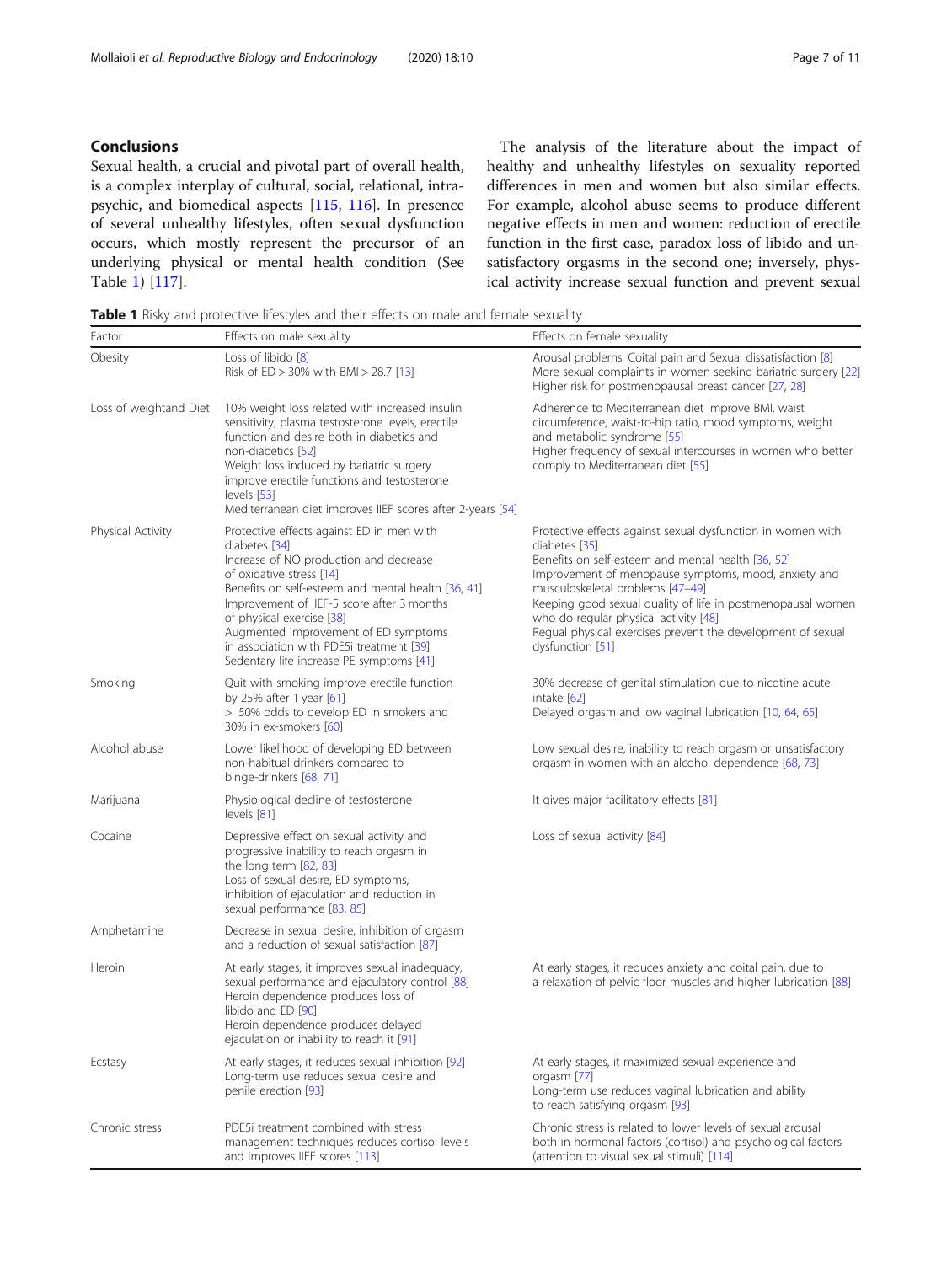<span id="page-7-0"></span>dysfunctions in both middle age men and women. A better comprehension of these gender differences should be more deeply studied in future researches.

Independently from the organic or non-organic cause of sexual dysfunction [\[118\]](#page-10-0), it is important to note that the promotion of correct lifestyles represent the firstline therapeutic option for both sexual physicians and psychosexologists. Changes in lifestyle like alcohol, smoking, and illegal drug cessation, control of diabetes / dyslipidemia, (re)starting physical activity, weight loss and reduction in stress are of prime importance [\[119\]](#page-10-0).

Finally, in evaluating and treating subjects with sexual dysfunctions, it is important to take care of patients on a systems (previously called biopsychosocial) perspective [1] and recognize that both physical factors (obesity, smoking, alcohol and substance abuse) and psychosocial factors (stress, anxiety, depression, income, culture, experiences, and personality) can not only derive from the sexual dysfunction but they also may contribute to and amplify it. On the other hand, combining efficacious pharmacotherapies with successful additional modalities (such as sexual counselling, sexual education or psychotherapy) to reduce sexual symptoms, is to be regarded as a unique and strong tool in order to motivate the needed, but difficult and hard to perform lifestyle modifications requested to the patient [[109\]](#page-9-0).

#### Acknowledgements

Not applicable.

#### Funding

This review received no specific grant from any funding agency in the public, commercial, or not-for-profit sectors.

### Availability of data and materials

Not applicable.

#### Authors' contributions

Drafting the Article: MD; Critical revision: CG, LE, DSS, GGL, CE, LA, JEA; Final approval of the version to be published: JEA. All authors read and approved the final manuscript.

#### Ethics approval and consent to participate

Not applicable.

#### Consent for publication

Not applicable.

#### Competing interests

The authors declare that they have no competing interests.

### Author details

<sup>1</sup>Department of Systems Medicine, University of Rome Tor Vergata, Via Montpellier 1, 00133 Rome, Italy. <sup>2</sup>Department of Experimental Medicine, Section of Medical Pathophysiology, Food Science and Endocrinology, Sapienza - University of Rome, Viale Regina Elena 324, Rome 00161, Italy <sup>3</sup>Department of Biotechnological and Applied Clinical Sciences, University of L'Aquila, Via Vetoio (Coppito 2), L'Aquila 67100, Italy.

Received: 13 December 2017 Accepted: 17 October 2018 Published online: 17 February 2020

#### References

- 1. Jannini EA. SM = SM: The Interface of Systems Medicine and Sexual Medicine for Facing Non-Communicable Diseases in a Gender-Dependent Manner. Sex Med Rev. 2017;5:349–64.
- 2. Kanter R, Caballero B. Global gender disparities in obesity: a review. Adv Nutr. 2012;3:491–8.
- 3. Kitahara CM, Flint AJ, Berrington de Gonzalez A, Bernstein L, Brotzman M, RJ MI, Moore SC, Robien K, Rosenberg PS, Singh PN, Weiderpass E, Adami HO, Anton-Culver H, Ballard-Barbash R, Buring JE, Freedman DM, Fraser GE, Beane Freeman LE, Gapstur SM, Gaziano JM, Giles GG, Håkansson N, Hoppin JA, Hu FB, Koenig K, Linet MS, Park Y, Patel AV, Purdue MP, Schairer C, Sesso HD, Visvanathan K, White E, Wolk A, Zeleniuch-Jacquotte A, Hartge P. Association between Class III Obesity (BMI of 40–59 kg/m) and Mortality: A Pooled Analysis of 20 Prospective Studies. PLoS Med. 2014;11(7):e1001673.
- 4. Peeters A, Barendregt JJ, Willekens F, Mackenbach JP, Al Mamun A, Bonneux L, NEDCOM, the Netherlands epidemiology and demography compression of morbidity research group. NEDCOM, the Netherlands epidemiology and demographic compression on morbidity research group. obesity in adulthood and its consequences for life expectancy: a life-table analysis. Ann Intern Med. 2003;138:24–32.
- 5. Kopelman PG. Obesity as a medical problem. Nature. 2000;404:635–43.
- Bajos N, Wellings K, Laborder C, Moreau C. Sexuality and obesity, a gender perspective: results from French national random probability survey of sexual behaviours. BMJ. 2010;340:c2573.
- 7. Luppino FS, de Wit LM, Bouvy PF, Stijnen T, Cuijpers P, Penninx BW, Zitman FG. Overweight, obesity, and depression: a systematic review and metaanalysis of longitudinal studies. Arch Gen Psychiatry. 2010;67:220–9.
- 8. Limoncin E, Ciocca G, Mollaioli D, Jannini EA. Sexual distress in obesity. In: Lenzi A, Migliaccio S, Donini L, editors. Multidisciplinary approach to obesity. Cham: Springer International Publishing; 2015. p. 145–53.
- 9. Banks E, Joshy G, Abhayaratna WP, Kritharides L, Macdonald PS, Korda RJ, Chalmers JP. Erectile dysfunction severity as a risk marker for cardiovascular disease hospitalization and all-cause mortality: a prospective cohort study. PLoS Med. 2013;10:e1001372.
- 10. Miner M, Esposito K, Guay A, Montorsi P, Goldstein I. Cardiometabolic risk and female sexual health: the Princeton III summary. J Sex Med. 2012;9:641–51.
- 11. Maiorino MI, Bellastella G, Castaldo F, et al. Sexual function in young women with type 1 diabetes: the METRO study. J Endocrinol Investig. 2017; 40:169–77.
- 12. Inman BA, Sauver JL, Jacobson DJ, McGree ME, Nehra A, Lieber MM, Roger VL, Jacobsen SJ. A population-based, longitudinal study of erectile dysfunction and future coronary artery disease. Mayo Clin Proc. 2009;84: 108–13.
- 13. Bacon CG, Mittleman MA, Kawachi I, Giovannucci E, Glasser DB, Rimm EB. Sexual function in men older than 50 years of age: results from the health professionals follow-up study. Ann Intern Med. 2003;139:161–8.
- 14. Feldman HA, Johannes CB, Derby CA, Kleinman KP, Mohr BA, Araujo AB, McKinlay JB. Erectile dysfunction and coronary risk factors: prospective results from the Massachusetts male aging study. Prev Med. 2000;30:328–38.
- 15. Fung MM, Bettencourt R, Barrett-Connor H. Heart disease risk factors predict erectile dysfunction 25 years later. J Am Coll Cardiol. 2004;43:1405–11.
- 16. Expert Panel on Detection, Evaluation, and Treatment of High Blood Cholesterol in Adults. Executive Summary of The Third Report of The National Cholesterol Education Program (NCEP) Expert Panel on Detection, Evaluation, And Treatment of High Blood Cholesterol In Adults (Adult Treatment Panel III). JAMA. 2001;285:2486–97.
- 17. Solomon H, Man JW, Jackson G. Erectile dysfunction and the cardiovascular patient: endothelial dysfunction is the common denominator. Heart. 2003; 89:251–3.
- 18. Esposito K, Ciotola M, Giugliano F, Bisogni C, Schisano B, Autorino R, Cobellis L, De Sio M, Colacurci N, Giugliano D. Association of body weight with sexual function in women. Int J Impot Res. 2007;19:353–7.
- 19. Melin I, Falconer C, Rössner S, Altman D. Sexual dysfunction in obese women: impact of lower urinary tract dysfunction. Int J Obes. 2008;32:1312–8.
- 20. Kolotkin RL, Binks M, Crosby RD, Østbye T, Gress RE, Adams TD. Obesity and sexual quality of life. Obesity. 2006;14:472–9.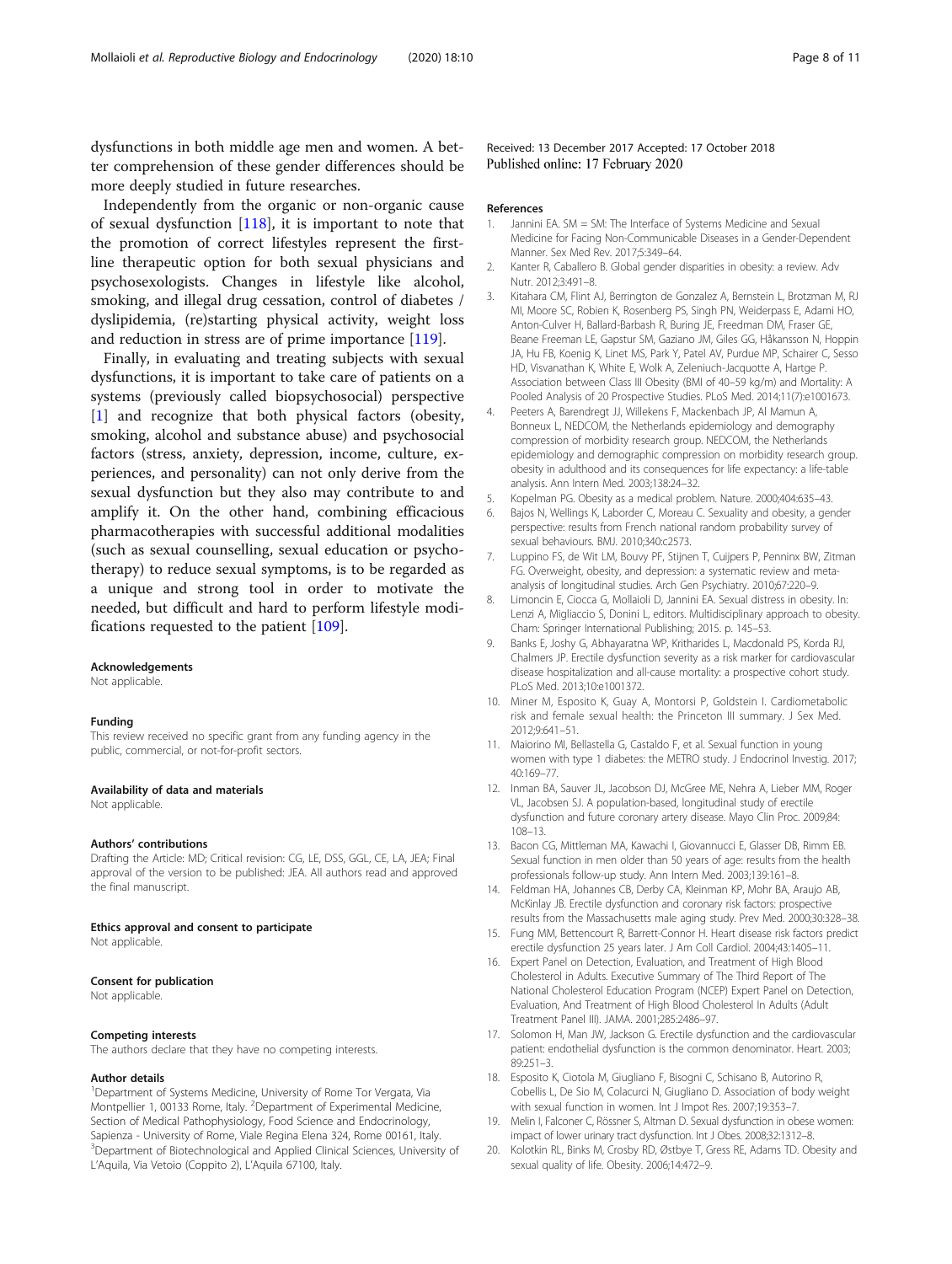- <span id="page-8-0"></span>21. Kolotkin RL, Crosby RD, Gress RE, Hunt SC, Engel SG, Adams TD. Health and health-related quality of life: differences between men and women who seek gastric bypass surgery. Surg Obes Relat Dis. 2008;4:651–9.
- 22. Kolotkin RL, Crosby RD, Pendelton R, Strong M, Gress R, Adams T. Healthrelated quality of life in patients seeking gastric bypass surgery vs nontreatment seeking controls. Obes Surg. 2003;13:371–7.
- 23. Kirchengast S, Hartmann B, Gruber D, Huber J. Decreased sexual interest and its relationship to body build in postmenopausal women. Maturitas. 1996;23:63–71.
- 24. Bond DS, Vithiananthan S, Leahey TM, Thomas JG, Sax HC, Pohl D, Ryder BA, Roye GD, Giovanni J, Wing RR. Prevalence and degree of sexual dysfunction in a sample of women seeking bariatric surgery. Surg Obes Relat Dis. 2009;5: 698–704.
- 25. Esposito K, Ciotola M, Marfella R, Di Tommaso D, Cobellis L, Giugliano D. The metabolic syndrome: a cause of sexual dysfunction in women. Int J Impot Res. 2005;17:224–6.
- 26. Assimakopoulos K, Panayiotopoulos S, Iconomou G, Karaivazoglou K, Matzaroglou C, Vagenas K, Kalfarentzos F. Assessing sexual function in obese women preparing for bariatric surgery. Obes Surg. 2006;16:1087–91.
- 27. Liao LM, Nesic J, Chadwick PM, Brooke-Wavell K, Prelevic GM. Exercise and body image distress in overweight and obese women with polycystic ovary syndrome: a pilot investigation. Gynecol Endocrinol. 2008;24:555–61.
- 28. Renehan AG, Tyson M, Egger M, Heller RF, Zwahlen M. Body-mass index and incidence of cancer: a systematic review and meta-analysis of prospective observational studies. Lancet. 2008;371:569–78.
- 29. Endogenous Hormones and Breast Cancer Collaborative Group, et al. Circulating sex hormones and breast cancer risk factors in postmenopausal women: Reanalysis of 13 studies. Br J Cancer. 2011;105:709–2 2.
- 30. Woolcott CG, Shvetsov YB, Stanczyk FZ, Wilkens LR, White KK, Caberto C, Henderson BE, Le Marchand L, Kolonel LN, Goodman MT. Plasma sex hormone concentrations and breast cancer risk in an ethnically diverse population of postmenopausal women: the multiethnic cohort study. Endocr Relat Cancer. 2010;17:125–34.
- 31. Sieri S, Krogh V, Bolelli G, Abagnato CA, Grioni S, Pala V, Evangelista A, Allemani C, Micheli A, Tagliabue G, Schunemann HJ, Menard S, Berrino F, Muti P. Sex hormone levels, breast cancer risk, and cancer receptor status in postmenopausal women: the ORDET cohort. Cancer Epidemiol Biomark Prev. 2009;18:169–76.
- 32. Helmrich SP, Ragland DR, Leung RW, Paffenbarger RS Jr. Physical activity and reduced occurrence of non-insulin-dependent diabetes mellitus. N Engl J Med. 1991;325:147–52.
- 33. Knowler WC, Barrett-Connor E, Fowler SE, Hamman RF, Lachin JM, Walker EA, Nathan DM, Diabetes Prevention Program Research Group. Reduction in the incidence of type 2 diabetes with lifestyle intervention or metformin. N Engl J Med. 2002;346:393–403.
- 34. Kalter-Leibovici O, Wainstein J, Ziv A, Harman-Bohem I, Murad H, Raz I, Israel Diabetes Research Group (IDRG) Investigators. Clinical socioeconomic, and lifestyle parameters associated with erectile dysfunction among diabetic men. Diabetes Care. 2005;28:1739–44.
- 35. Esposito K, Maiorino MI, Bellastella G, Giugliano F, Romano M, Giugliano D. Determinants of female sexual dysfunction in type 2 diabetes. Int J Impot Res. 2010;22:179–84.
- 36. Bacon CG, Mittleman MA, Kawachi I, Giovannucci E, Glasser DB, Rimm EB. A prospective study of risk factors for erectile dysfunction. J Urol. 2006;176:217–21.
- 37. Lamina S, Okoye CG, Dagogo TT. Therapeutic effect of an interval exercise training program in the management of erectile dysfunction in hypertensive patients. J Clin Hypertens (Greenwich). 2009;11:125–9.
- 38. La Vignera S, Condorelli R, Vicari E, D'Agata R, Calogero A. Aerobic physical activity improves endothelial function in the middle-aged patients with erectile dysfunction. Aging Male. 2011;14:265–72.
- 39. Maio G, Saraeb S, Marchiori A. Physical activity and PDE5 inhibitors in the treatment of erectile dysfunction: results of a randomized controlled study. J Sex Med. 2010;7:2201–8.
- 40. Ventus D, Jern P. Lifestyle factors and premature ejaculation: are physical exercise, alcohol consumption, and body mass index associated with premature ejaculation and comorbid erectile problems? J Sex Med. 2016;13:1482-7.
- 41. McMahon CG, Jannini EA, Serefoglu EC, Hellstrom WJ. The pathophysiology of acquired premature ejaculation. Transl Androl Urol. 2016;5:434–49.
- 42. Jannini EA, Ciocca G, Limoncin E, Mollaioli D, Di Sante S, Gianfrilli D, Lombardo F, Lenzi A. Premature ejaculation: old story, new insights. Fertil Steril. 2015;104:1061–73.
- 43. Corona G, Rastrelli G, Limoncin E, Sforza A, Jannini EA, Maggi M. Interplay between premature ejaculation and erectile dysfunction: a systematic review and meta-analysis. J Sex Med. 2015;12:2291–300.
- 44. Jannini EA, McMahon C, Chen J, Aversa A, Perelman M. The controversial role of phosphodiesterase type 5 inhibitors in the treatment of premature ejaculation. J Sex Med. 2011;8(8):2135–43.
- 45. Jannini EA, Lombardo F, Lenzi A. Correlation between ejaculatory and erectile dysfunction. Int J Androl. 2005;28:40–5.
- 46. Limoncin E, Lotti F, Rossi M, Maseroli E, Gravina GL, Ciocca G, Mollaioli D, Di Sante S, Maggi M, Lenzi A, Jannini EA. The impact of premature ejaculation on the subjective perception of orgasmic intensity: validation and standardization of the 'Orgasmometer'. Andrology. 2016;4:921–6.
- 47. Skrzypulec V, Dabrowska J, Drosdzol A. The in uence of physical activity level on climacteric symptoms in menopausal women. Climacteric. 2010;13: 355–61.
- 48. Li S, Holm K, Gulanick M, Lanuza D, Penckofer S. The relationship between physical activity and perimenopause. Health Care Women Int. 1999;20:163–78.
- 49. Llaneza P, Fernández-Ĩnarrea JM, Arnott B, García-Portilla MP, Chedraui P, Pérez-López FR. Sexual function assessment in postmenopausal women with the 14-item changes in sexual functioning questionnaire. J Sex Med 2011; 8: 2144–2151.
- 50. Elavsky S, McAuley E, Moti RW, Konopack JF, Marquez DX, Hu L. Longitudinal examination of the exercise and self-esteem model in middleaged women. J Sport Exerc Psychol. 2010;32:862–80.
- 51. Cabral PU, Canário AC, Spyrides MH, Uchôa SA, Eleutério Júnior J, Giraldo PC, Gonçalves AK. Physical activity and sexual function in middle-aged women. Rev Assoc Med Bras. 2014;60:47–52.
- 52. Khoo J, Piantadosi C, Worthley S, Wittert GA. Effects of a low-energy diet on sexual function and lower urinary tract symptoms in obese men. Int J Obes. 2010;34:1396–403.
- 53. Corona G, Rastrelli G, Monami M, Saad F, Luconi M, Lucchese M, Facchiano E, Sforza A, Forti G, Mannucci E, Maggi M. Body weight loss reverts obesityassociated hypogonadotropic hypogonadism: a systematic review and meta-analysis. Eur J Endocrinol. 2013;168:829–43.
- 54. Esposito K, Ciotola M, Giugliano F, De Sio M, Giugliano G, D'armiento M, Giugliano D. Mediterranean diet improves erectile function in subjects with the metabolic syndrome. Int J Impot Res. 2006;18:405–10.
- 55. Giugliano F, Maiorino MI, Di Palo C, Autorino R, De Sio M, Giugliano D, Esposito K. Adherence to Mediterranean diet and sexual function in women with type 2 diabetes. J Sex Med. 2010;7:1883–90.
- 56. Maiorino MI, Bellastella G, Caputo M, Castaldo F, Improta MR, Giugliano D, Esposito K. Effects of Mediterranean diet on sexual function in people with newly diagnosed type 2 diabetes: the MÈDITA trial. J Diabetes Complicat. 2016;30:1519–24.
- 57. Shiverick KT, Salafia C. Cigarette smoking and pregnancy I: ovarian, uterine and placental effects. Placenta. 1999;20:265–72.
- Institute of Medicine. Women's health research: Progress, pitfalls, and promise. Washington DC: National Academies Press; 2010.
- 59. Kovac JR, Labbate C, Ramasamy R, Tang D, Lipshultz LI. Effects of cigarette smoking on erectile dysfunction. Andrologia. 2015;47:1087–92.
- 60. Cao S, Yin X, Wang Y, Zhou H, Song F, Lu Z. Smoking and risk of erectile dysfunction: systematic review of observational studies with meta-analysis. PLoS One. 2013;8:e60443.
- 61. Pourmand G, Alidaee MR, Rasuli S, Maleki A, Mehrsai A. Do cigarette smokers with erectile dysfunction benefit from stopping? A prospective study. BJU Int. 2004;94:1310–3.
- 62. Harte CB, Meston CM. The inhibitory effects of nicotine on physiological sexual arousal in nonsmoking women: results from a randomized, doubleblind, placebo-controlled, cross-over trial. J Sex Med. 2008;5:1184–97.
- 63. Battaglia C, Venturoli S. Persistent genital arousal disorder and trazodone. Morphometric and vascular modi cations of the clitoris. A case report. J Sex Med. 2009;6:2896–900.
- 64. Park MG, Ko KW, Oh MM, Bae JH, Kim JJ, Moon du G. Effects of smoking on plasma testosterone level and erectile function in rats. J Sex Med 2012; 9: 472–481.
- 65. McCall-Hosenfeld JS, Freund KM, Legault C, Jaramillo SA, Cochrane BB, Manson JE, Wenger NK, Eaton CB, McNeeley SG, Rodriguez BL, Bonds D. Sexual satisfaction and cardiovascular disease: the Women's health initiative. Am J Med. 2008;121:295–301.
- 66. England LJ, Anderson BL, Tong VT, Mahoney J, Coleman-Cowger VH, Melstrom P, Schulkin J. Screening practices and attitudes of obstetricians-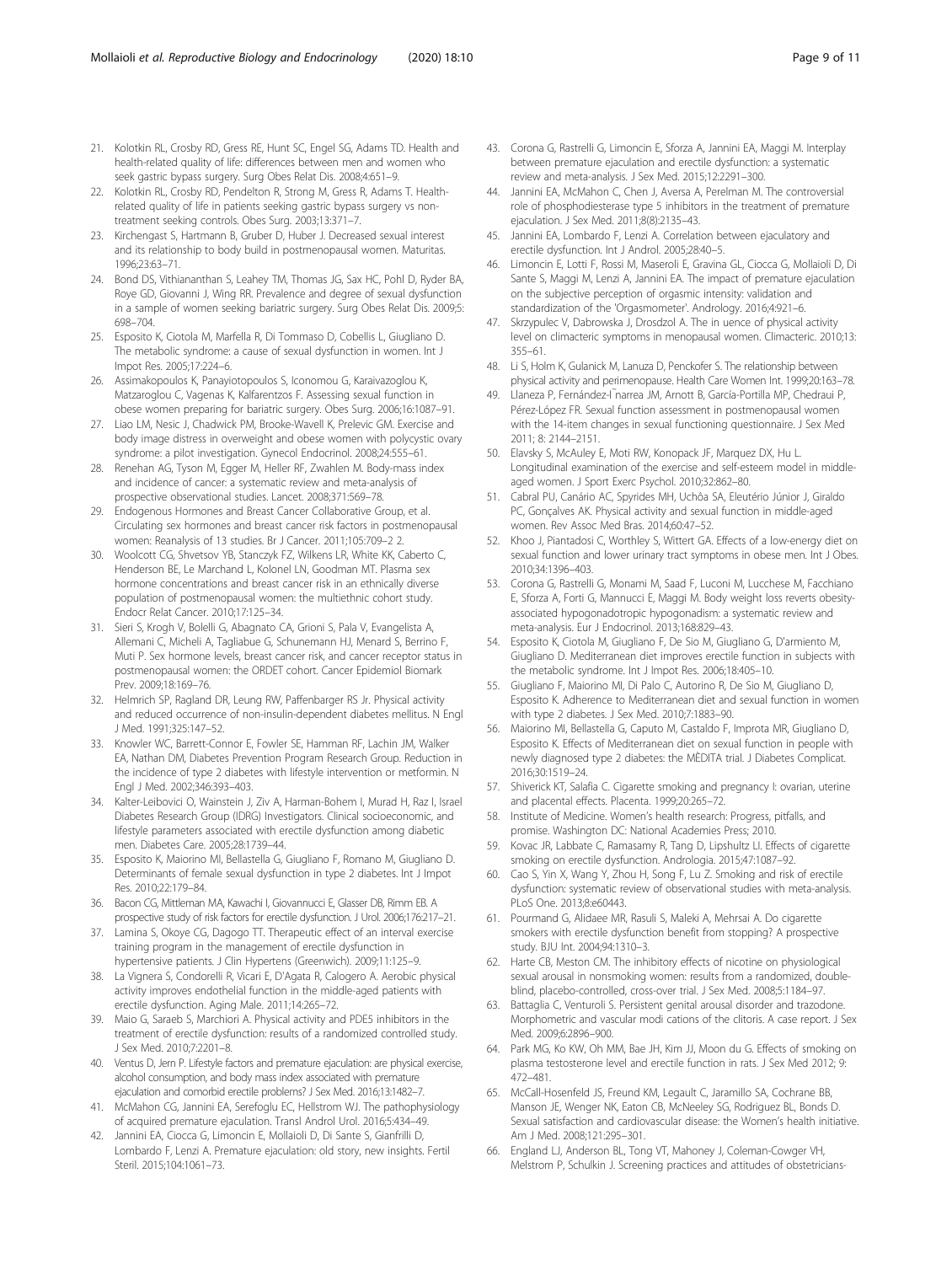<span id="page-9-0"></span>gynecologists toward new and emerging tobacco products. Am J Obstet Gynecol. 2014;211:695 e1–7.

- 67. Rosen RC. Alcohol and drug effects on sexual response: human experimental and clinical studies. Ann Rev Sex Res. 1991;2:119–79.
- 68. Peugh J, Belenko S. Alcohol, drugs, and sexual function: a review. J Psychoactive Drugs. 2001;33:223–32.
- 69. Erol A, Karpyak VM. Sex and gender-related differences in alcohol use and its consequences: contemporary knowledge and future research considerations. Drug Alcohol Depend. 2015;156:1–13.
- 70. Meldrum DR, Gambone JC, Morris MA, Ignarro LJ. A multifaceted approach to maximize erectile function and vascular health. Fertil Steril. 2010;94:2514–20.
- 71. Chew KK, Bremner A, Stuckey B, Earle C, Jamrozik K. Alcohol consumption and male erectile dysfunction: an unfounded reputation for risk? J Sex Med. 2009;6:1386–94.
- 72. Moss HB. The impact of alcohol on society: a brief overview. Soc Work Public Health. 2013;28:175–7.
- 73. Bn AK, M S, J SR, Dr P. sexual dysfunction in women with alcohol dependence syndrome: a study from India. Asian J Psychiatr 2017; 28: 9–14.
- 74. Simons JS, Simons RM, Maisto SA, Hahn AM, Walters KJ. Daily associations between alcohol and sexual behavior in young adults. Exp Clin Psychopharmacol. 2018;26:36–48.
- 75. Cohen S, Kühn KU, Sträter B, Scherbaum N, Weig W. Adverse side-effect on sexual function caused by psychotropic drugs and psychotropic substances. Nervenarzt. 2010;81:1129–37.
- 76. Harvey DB. Sexual health in drug and alcohol treatment: group facilitator's manual. New York: Springer; 2009.
- 77. La Pera G, Carderi A, Marianantoni Z, Peris F, Lentini M, Taggi F. Sexual dysfunction prior to first drug use among former drug addicts and its possible causal meaning on drug addiction: preliminary results. J Sex Med. 2008;5:164–72.
- 78. Giorgetti R, Tagliabracci A, Schifano F, Zaami S, Marinelli E, Busardò FP. When "Chems" meet sex: a rising phenomenon called "ChemSex". Curr Neuropharmacol. 2017;15:762–70.
- 79. Murray RM, Bhavsar V, Tripoli G, Howes O. 30 years on: how the neurodevelopmental hypothesis of schizophrenia morphed into the developmental risk factor model of psychosis. Schizophr Bull. 2017;43: 1190–6.
- 80. Sun AJ, Eisenberg ML. Association between marijuana use and sexual frequency in the United States: a population-based study. J Sex Med. 2017; 14:1342–7.
- 81. Gorzalka BB, Hill MN, Chang SCH. Male-female differences in the effects of cannabinoids on sexual behavior and gonadal hormone function. Horm Behav. 2010;58:91–9.
- 82. Zaazaa A, Bella AJ, Shamloul R. Drug addiction and sexual dysfunction. Endocrinol Metab Clin N Am. 2013;42:585–92.
- 83. Mello NK. Hormones, nicotine and cocaine: clinical studies. Horm Behav. 2010;58:57–71.
- 84. Johnson SD, Phelps DL, Cottler LB. The association of sexual dysfunction and substance use among a community epidemiological sample. Arch Sex Behav. 2004;33:55–63.
- 85. Di Sante S, Mollaioli D, Gravina GL, Ciocca G, Limoncin E, Carosa E, Lenzi A, Jannini EA. Epidemiology of delayed ejaculation. Transl Androl Urol. 2016;5: 541–8.
- 86. Skårner A, Svensson B. Amphetamine use and sexual practices. Nordic Stud Alcohol Drugs. 2013;30:403–23.
- 87. Chou NH, Huang YJ, Jiann BP. The impact of illicit use of amphetamine on male sexual functions. J Sex Med. 2015;12:1694–702.
- 88. Fabbri A, Jannini EA, Gnessi L, Moretti C, Ulisse S, Franzese A, Lazzari R, Fraioli F, Frajese G, Isidori A. Endorphins in male impotence: evidence for naltrexone stimulation of erectile activity in patient therapy. Psychoneuroendocrinology. 1989;14:103–11.
- 89. Fabbri A, Jannini EA, Gnessi L, Ulisse S, Moretti C, Isidori A. Neuroendocrine control of male reproductive function. The opioid system as a model of control at multiple sites. J Steroid Biochem. 1989;32:145–50.
- Quaglio G, Lugoboni F, Pattaro C, Melara B, Mezzelani P, Des Jarlais DC. Erectile dysfunction in male heroin users, receiving methadone and buprenorphine maintenance treatment. Drug Alcohol Depend. 2008;94:  $12 - 8$
- 91. Chekuri V, Gerber D, Brodie A, Krishnadas R. Premature ejaculation and other sexual dysfunctions in opiate dependent men receiving methadone substitution treatment. Addict Behav. 2012;37:124–6.
- 92. Sumnall HR, Cole JC, Jerome L. The varieties of ecstatic experience: an exploration of the subjective experiences of ecstasy. Psychopharmacol. 2006;20:670–82.
- 93. Zemishlany Z, Aizenberg D, Weizman A. Subjective effects of MDMA ('Ecstasy') on human sexual function. Eur Psychiatry. 2001;16:127–30.
- 94. Perciavalle V, Blandini M, Fecarotta P, Buscemi A, Di Corrado D, Bertolo L, Fichera F, Coco M. The role of deep breathing on stress. Neurol Sci. 2017;38:451–8.
- 95. Ciocca G, Carosa E, Stornelli M, Limoncin E, Gravina GL, Iannarelli R, Sperandio A, Di Sante S, Lenzi A, Lauro D, Jannini EA. Post-traumatic stress disorder, coping strategies and type 2 diabetes: psychometric assessment after L'Aquila earthquake. Acta Diabetol. 2015;52:513–21.
- 96. Bancroft J, Loftus J, Long JS. Distress about sex: a national survey of women in heterosexual relationships. Arch Sex Behav. 2003;32:193–209.
- 97. Kingsberg SA, Janata JW. Female sexual disorders: assessment, diagnosis, and treatment. Urol Clin N Am. 2007;34:497–506.
- Sarason IG, Johnson JH, Siegel JM. Assessing the impact of life changes: development of the life experiences survey. J Consult Clin Psychol. 1978;46: 932–46.
- 99. Kanner AD, Coyne JC, Schaefer C, Lazarus RS. Comparison of two modes of stress measurement: daily hassles and uplifts versus major life events. J Behav Med. 1981;4:1–39.
- 100. Lazarus R. Puzzles in the study of daily hassles. J Behav Med. 1984;7:375–89.
- 101. Breen KM, Karsch FJ. Does cortisol inhibit pulsatile luteinizing hormone secretion at the hypothalamic or pituitary level? Endocrinology. 2004;145: 692–8.
- 102. Gore AC, Attardi B, DeFranco DB. Glucocorticoid repression of the reproductive axis: effects on GnRH and gonadotropin subunit mRNA levels. Mol Cell Endocrinol. 2006;256:40–8.
- 103. Guay A, Jacobson J, Munarriz R, Traish A, Talakoub L, Quirk F, Goldstein I, Spark R. Serum androgen levels in healthy premenopausal women with and without sexual dysfunction: part B: reduced serum androgen levels in healthy premenopausal women with complaints of sexual dysfunction. Int J Impot Res. 2004;16:121–9.
- 104. Salemink E, van Lankveld J. The effects of increasing neutral distraction on sexual responding of women with and without sexual problems. Arch Sex Behav. 2006;35:175–86.
- 105. Lennartsson A-K, Kushnir MM, Bergquist J, Jonsdottir IH. DHEA and DHEA-S response to acute psychosocial stress in healthy men and women. Biol Psychol. 2012;90:143–9.
- 106. Izawa S, Saito K, Shirotsuki K, Sugaya N, Nomura S. Effects of prolonged stress on salivary cortisol and dehydroepiandrosterone: a study of a twoweek teaching practice. Psychoneuroendocrinology. 2012;37:852–8.
- 107. Jeckel CM, Lopes RP, Berleze MC, Luz C, Feix L, Argimon II, Stein LM, Bauer ME. Neuroendocrine and immunological correlates of chronic stress in "strictly healthy" populations. Neuroimmunomodulation. 2010;17:9–18.
- 108. Barlow DH. Causes of sexual dysfunction: the role of anxiety and cognitive interference. J Consult Clin Psychol. 1986;54:140–8.
- 109. Ciocca G, Limoncin E, Mollaioli D, Gravina GL, Di Sante S, Carosa E, Lenzi A, Jannini EA. Integrating psychotherapy and pharmacotherapy in the treatment of premature ejaculation. Arab J Urol. 2013;11:305–12.
- 110. Jannini EA, Lenzi A, Wagner G. Behavioural therapy and counselling. In: Schill WB, Comhaire F, Hargreave TB, editors. Andrology for the clinician. London: Springer; 2006. p. 598–607.
- 111. Perelman MA. Psychosocial evaluation and combination treatment of men with erectile dysfunction. Urol Clin North Am. 2005;32:431–45.
- 112. Hedon F. Anxiety and erectile dysfunction: a global approach to ED enhances results and quality of life. Int J Impot Res. 2003;15:S16–9.
- 113. Kalaitzidou I, Venetikou MS, Konstadinidis K, Artemiadis AK, Chrousos G, Darviri C. Stress management and erectile dysfunction: a pilot comparative study. Andrologia. 2014;46:698–702.
- 114. Hamilton LD, Meston CM. Chronic stress and sexual function in women. J Sex Med. 2013;10:2443–54.
- 115. Report of a technical consultation on sexual health, 28–31 January 2002. Geneva: World Health Organization; 2006. [28 January 2015]. Defining sexual health. [http://](http://www.who.int/reproductivehealth/publications/sexual_health/defining_sh/en) [www.who.int/reproductivehealth/publications/sexual\\_health/defining\\_sh/en.](http://www.who.int/reproductivehealth/publications/sexual_health/defining_sh/en)
- 116. Jannini EA, Limoncin E, Ciocca G, Buehler S, Krychman M. Ethical aspects of sexual medicine. Internet, vibrators, and other sex aids: toys or therapeutic instruments? J Sex Med. 2012;9:2994–3001.
- 117. Jannini EA, Isidori AM, Aversa A, Lenzi A, Althof SE. Which is first? The controversial issue of precedence in the treatment of male sexual dysfunctions. J Sex Med. 2013;10:2359–69.